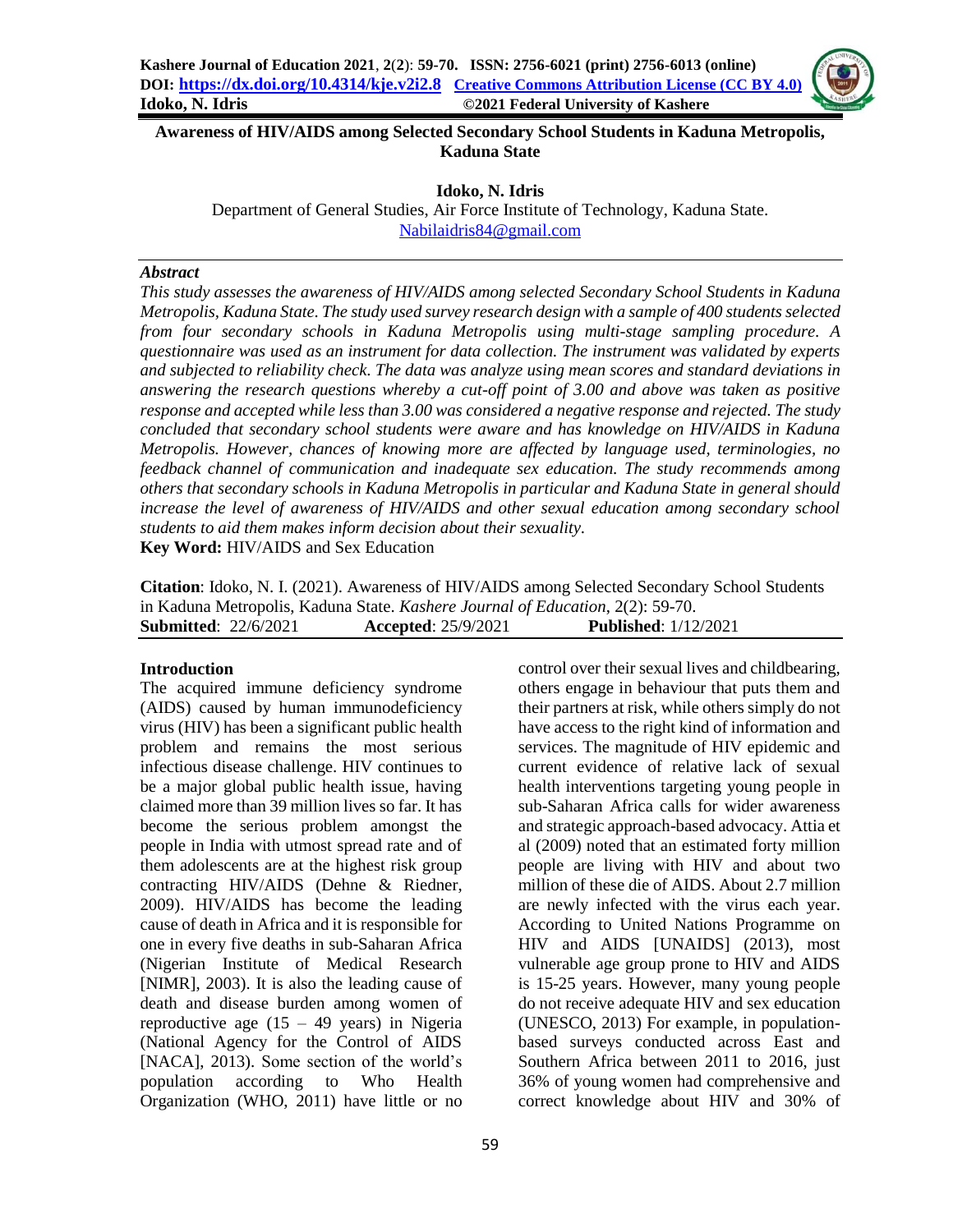young men. In West and Central Africa, this figures stands at just 24% (United Nations Programme on HIV/AIDS [UNAIDS], 2016). Since no effective treatment or vaccine against HIV and AIDS is yet available, awareness is the best strategy to prevent the spread of the disease. At noted by United Nations International Children's Emergency Fund (UNICEF's, 2017) report that it is estimated that the number of 10 to 24-year-old Africans is set to rise to more than 750 million by 2060. This means that, even if current progress is maintained, new HIV infections among young people are expected to increase. If progress stalls, the results could be devastating. Estimates suggest that as many as 740,000 additional adolescents could become infected between 2016 and 2030.

Adolescents constitute about 30% of the entire population of Nigeria; they are very important in the society as the most valuable assets (Ibrahim et al, 2015). During the period of their growing up into adult, a lot of changes occur in their lives which make them vulnerable such that they can engage in risky sexual behaviours which can lead to contracting the HIV/AIDS Virus, if not properly guided. Secondary school students are in the adolescent age which is the time they begin to be interested in sexual relationships. The youths are at a stage when they may want to experiment with sex without giving much consideration to the implication of their present behaviour. What is more disturbing being that the most infected and affected victims of HIV/AIDS are then youths? For instance, in 1998 about 60% of all reported cases of HIV/AIDS came from the age group 15-25 years who constitute more than 50% of Nigeria population (UNAIDS, 2013). In similar vein, young adults, particularly those aged 15– 24 years, are the group most vulnerable to HIV infection in Ghana and Democratic Republic of Congo (Agyemang et al, 2013). This may be attributable to their engagement in risky life practices owing to lack of adequate information particularly among secondary school students. A study conducted in South-South, Nigeria to identify knowledge of HIV infection among secondary school students in Port Harcourt found that only 7.1% of participants listed the

four modes of transmission, namely sexual

intercourse, blood transfusion, mother to child (vertical) transmission and intravenous drug use. The above four modes of transmission were identified by only 31%, 14.4%, 9.1% and 8%, respectively. Only 0.7% identified all the preventive measures (Aomreore, Alikor, & Nkanginieme, 2004). Another survey in western Nigeria assessing the level of awareness, knowledge and attitude towards HIV/AIDS among secondary school students in Atisbo Local Government Area, Nigeria, showed that participants possess relatively good knowledge of HIV/AIDS, reasonable knowledge of safe sexual practices and positive attitude towards sexuality, HIV/AIDS and people living with PLHIV (Adeleke et al, 2015). Also, a study conducted in Northern Nigeria by Murtala (2009) observed that the general level of knowledge and awareness of adolescent/ secondary school students in Katsina on HIV/AIDS was high. According to Murtala (2009) it is also becoming clear that the student's reliable means of obtaining correct information on the subject of HIV/AIDS are through television, posters and radio, but they preferred roadside show or public lectures as the source of knowledge on HIV/AIDS.

Information on AIDS is more frequently reported to be obtained from the mass media (Anochie et al, 2003). In the study conducted in Calabar Nigeria by Oyo-Ita et al, (2005) television and radio were also the two main sources of information on HIV/AIDS. It is apparent that the mass media has succeeded in creating awareness on HIV/AIDS but is inefficient to impact sufficient knowledge that will aid in controlling the disease. As noted by Adeleke et al (2015) in their study concluded that most of the secondary school South-Western states in Nigeria heard about HIV/AIDS from sex education at school, friends and radio while few heard about HIV from family members. Less prominent sources were the internet, newspapers and TV. In similar vein, Othman (2015) state that the overall rate of knowledge (acceptable and good) about HIV/AIDS among high school students in Iran was high. The main source of information about HIV/AIDS was mass media. Typical school, male students, older students, students of high socio-economic status, have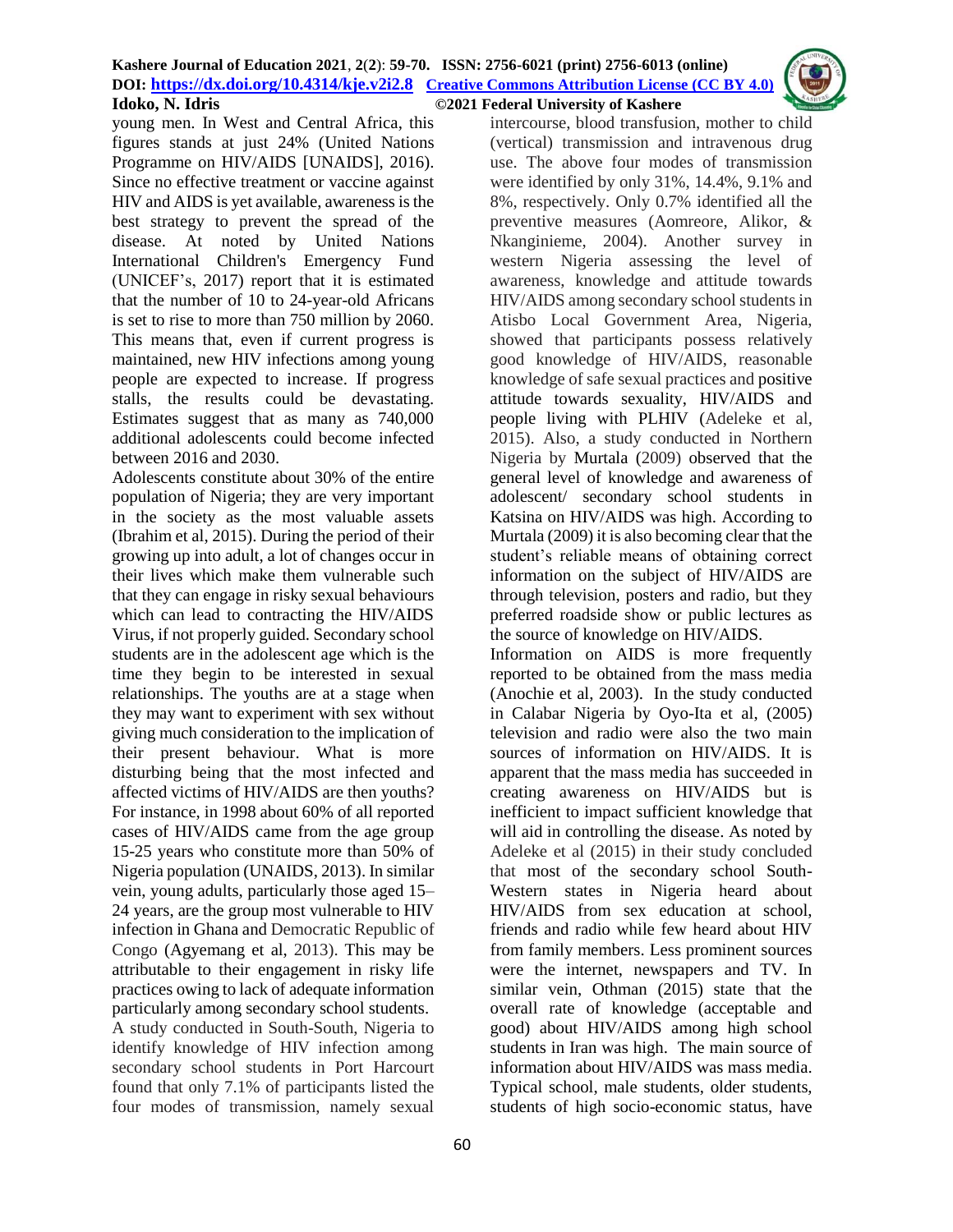

significantly highest degree of knowledge about HIV/AIDS. To effectively educate school students, UNAIDS (2017) observed that the influence, power and control that many adults have on the lives of young people means that engaging various stakeholders such as parents, health providers and community leaders is key to HIV prevention for young people.

The basic knowledge of HIV/AIDS over various issues like prevention and mode of transmission is deficient among many students. Adolescents are more vulnerable and are less aware of the knowledge to protect themselves from HIV/AIDS (Ibrahim et al, 2018). In a study conducted among secondary school students in Qatar by Al Khenji et al (2012), showed to be highly aware of the transmission of HIV through blood transfusion and infected tools. There were also some other studies with similar findings (Appiah-Agyekum e al 2008). Similarly, studies conducted in Nigeria especially the southern part of Nigeria revealed that students demonstrated some knowledge on the correct modes of transmission of HIV/AIDS (Osowole & Oladepo, 2000; Oladepo & Brieger; 2000; Anochie & Ikpeme, 2001; Ayankogbe et al, 2003; Adamu, 2010 and Adeleke et al, 2015). However, misconceptions are still present such as getting HIV from public toilets, mosquito bites, or touching an HIV infected person among students from Calabar, Nigeria (Oyo-Ita et al 2005).

With the mixed findings from the above studies in different parts of Nigeria, it becomes necessary to re-assess level of awareness of HIV/AIDS, students' knowledge of the causes and prevention of HIV/AIDS, sources of HIV/AIDS information and possible challenges associated with assimilation of HIV/AIDS among secondary students in Kaduna metropolis. This is necessary because secondary school students who are mostly teenagers/youths are the future of the country, it is imperative that they be equipped with ample amount of information so as to protect themselves and their counterparts from falling a prey to this still-an-incurable killer disease. HIV/AIDS information is the most effective weapon accessible in the management and prevention of HIV/AIDS in the society. In the

light of the above, this study therefore assesses the awareness of HIV/AIDS among selected Secondary School Students in Kaduna Metropolis, Kaduna State.

## **Statement of the Problem**

School children of today are exposed to the risk of being victims of HIV/AIDS – which was quite unknown to their predecessors of few decades ago. Suleiman (2018) states that the epidemic of HIV/AIDS is now progressing at a rapid rate among young people. Programme managers and policy makers have often recommended that schools can act as the centre point for disseminating information and education on HIV/AIDS. Hence, school education has been described as a 'social vaccine', and it can serve as a powerful preventive tool. A number of studies were conducted in various parts of Nigeria on Knowledge, attitude, behaviour and awareness of HIV/AIDS, such as Marcus and Mashi, (2008); Wagbatsoma and Okojie, (2006); Sa'ad and Bello, (2006) and Suleiman, (2018) among others. More people are infected or affected by HIV/AIDS daily which has severe economic, social and political consequences in the nation in achieving sustainable development. However, opinions are divided in Nigeria about secondary school students' level of awareness of HIV/AIDS and the sources of students' knowledge of the epidemic. While some scholars hold that the level of awareness of HIV/AIDS is high other scholars hold that the level of awareness of the epidemic is low among secondary school students (Aomreore, Alikor, & Nkanginieme, 2004; Wagbatsoma and Okojie, 2006; Sa'ad & Bello, 2006; Murtala, 2009; Adeleke et al, 2015; and Suleiman, 2018). Another set of scholars outside the academic environment of Nigeria argue that the students aged 15–19 years, single, belonging to the Muslim religion and studying at secondary schools were associated with poor knowledge on HIV/AIDS (Dzah, Tarkang & Lutala, 2019). In Congo, the DRC Demographic Health Survey has shown a relationship between ages 15 and 24 years and being unable to know that healthy people can be HIV-positive. This may be because the opportunities to obtain knowledge about HIV,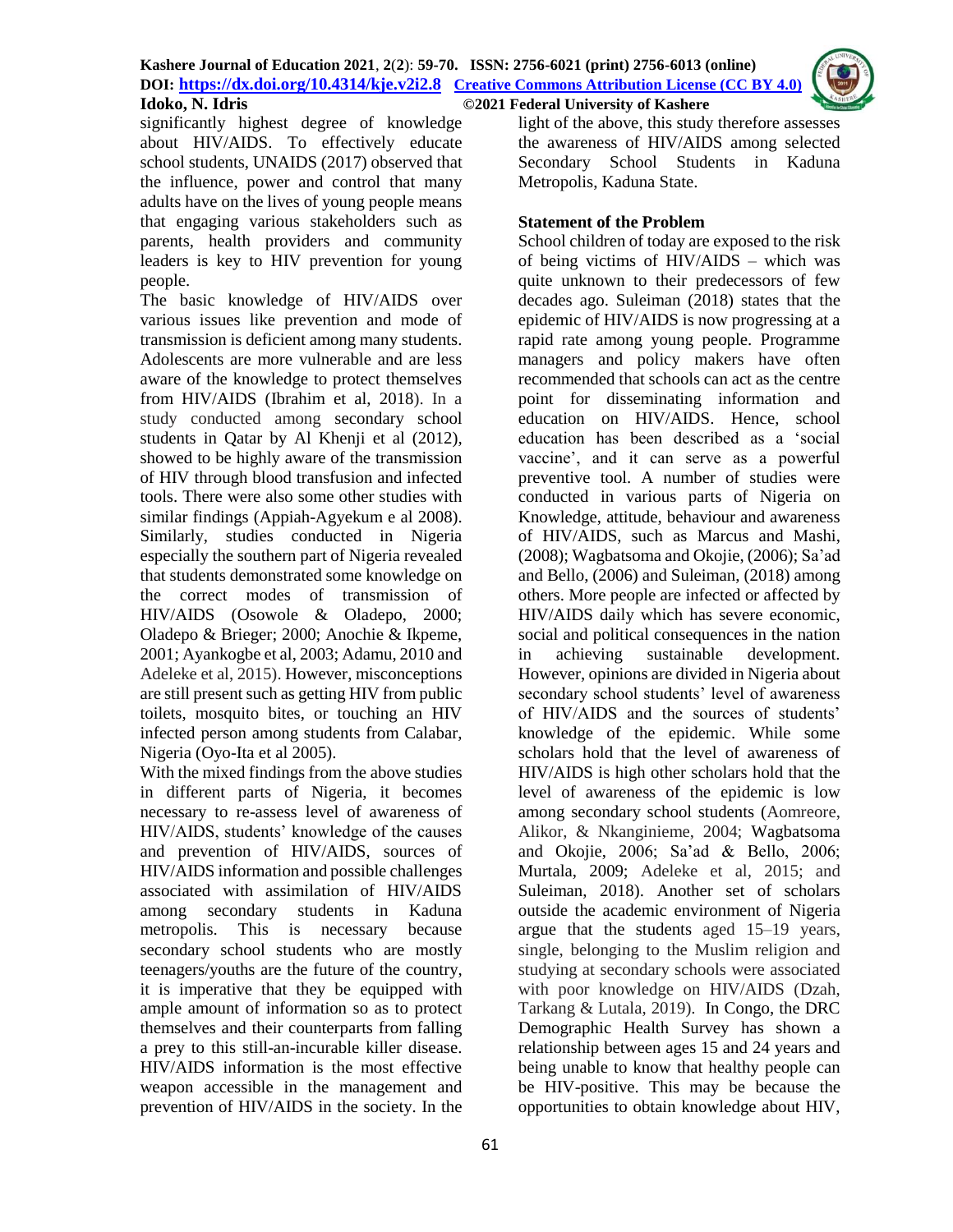

AIDS and sexual health are extremely limited for young people not in school. Youth clubs have the potential to provide HIV knowledge, but their small, localised reach means their impact is limited on a large scale (AIDSTAR-One, 2013). Knowledge, attitudes and practices regarding HIV/ AIDS serve as the cornerstones in the fight against HIV. Adequate knowledge regarding HIV/AIDS is a powerful way of promoting positive attitudes as well as engaging in safe practices. Hence, it is imperative to provide senior secondary school students in Kaduna Metropolis, Kaduna State in particular and that of Nigeria in general with sufficient amount of information which will help them protect themselves from the spread of HIV/AIDS pandemic in the society.

The aim of this study intends to assess the awareness of HIV/AIDS among selected Secondary School Students in Kaduna Metropolis, Kaduna State. While the specific objectives of the study examined if the senior secondary school students in Kaduna metropolis, Kaduna State level of awareness about HIV/AIDS, ascertain students' knowledge of the causes, transmission and prevention of HIV/AIDS, find out the sources of HIV/AIDS information that are available to the students, determine the possible challenges associated with assimilation of HIV/AIDS and make recommendations to obtain useful information regarding HIV/AIDS epidemic.

## **Research Questions**

- i.What is the level of awareness of HIV/AIDS among selected Secondary School Students in Kaduna Metropolis, Kaduna State?
- ii.What is the students' knowledge of the causes and prevention of HIV/AIDS among selected Secondary School in Kaduna Metropolis, Kaduna State?
- iii.What are the sources of HIV/AIDS information among selected Secondary School Students in Kaduna Metropolis, Kaduna State?
- iv.What are the possible challenges associated with assimilation of HIV/AIDS among selected Secondary School Students in Kaduna Metropolis, Kaduna State?

**Methodology**

**Research Design:** The study used survey research design with questionnaire as instrument for data collection. This is because survey research is widely accepted and used in social science studies due to its varied advantages. Justifying the use of survey, Babbie and Roberts (2018) state that survey research is a research method involving the use of standardised questionnaires or interviews to collect data about people and their preferences, thoughts, and behaviours in a systematic manner.

#### **Area of the Study**

Kaduna Metropolis is located between latitude 10028' and 10037' North and longitude 07019' and 07031' East occupies an area of about 260km2; the distance between the eastern and western limits of the city is approximately 13.7km (Fingesi, 2001). It is made up of two main local government areas, the Kaduna North and the Kaduna South, other adjoining local government areas that makes up the entire metropolis are Igabi and Chikun. Air Force Comprehensive Secondary School was selected from Mando, Igabi Local Government and Command Secondary School, Danbo International Schools and Our Lady of Fatima Girls' Secondary School from Chikun Local Government Area.

#### **Population and Sampling Techniques**

The population of the study was all senior secondary school students of four selected secondary schools in Kaduna State: Air Force Comprehensive Secondary School, Command Secondary School, Danbo International Schools and Our Lady of Fatima Girls' Secondary School. Available data obtained from the schools' managements (personal communication, February, 2020) show that Air Force Comprehensive Secondary School has a total population of 1314 students in SSS classes, Command Secondary School has 1046, Danbo International Schools has 814 and Our Lady of Fatima Girls' Secondary School has 375. The four schools have a total of 3, 549 in SSS classes. A sample size of 400 was chosen for this study. It was statistically determined using the Taro-Yamane's formula. A multi-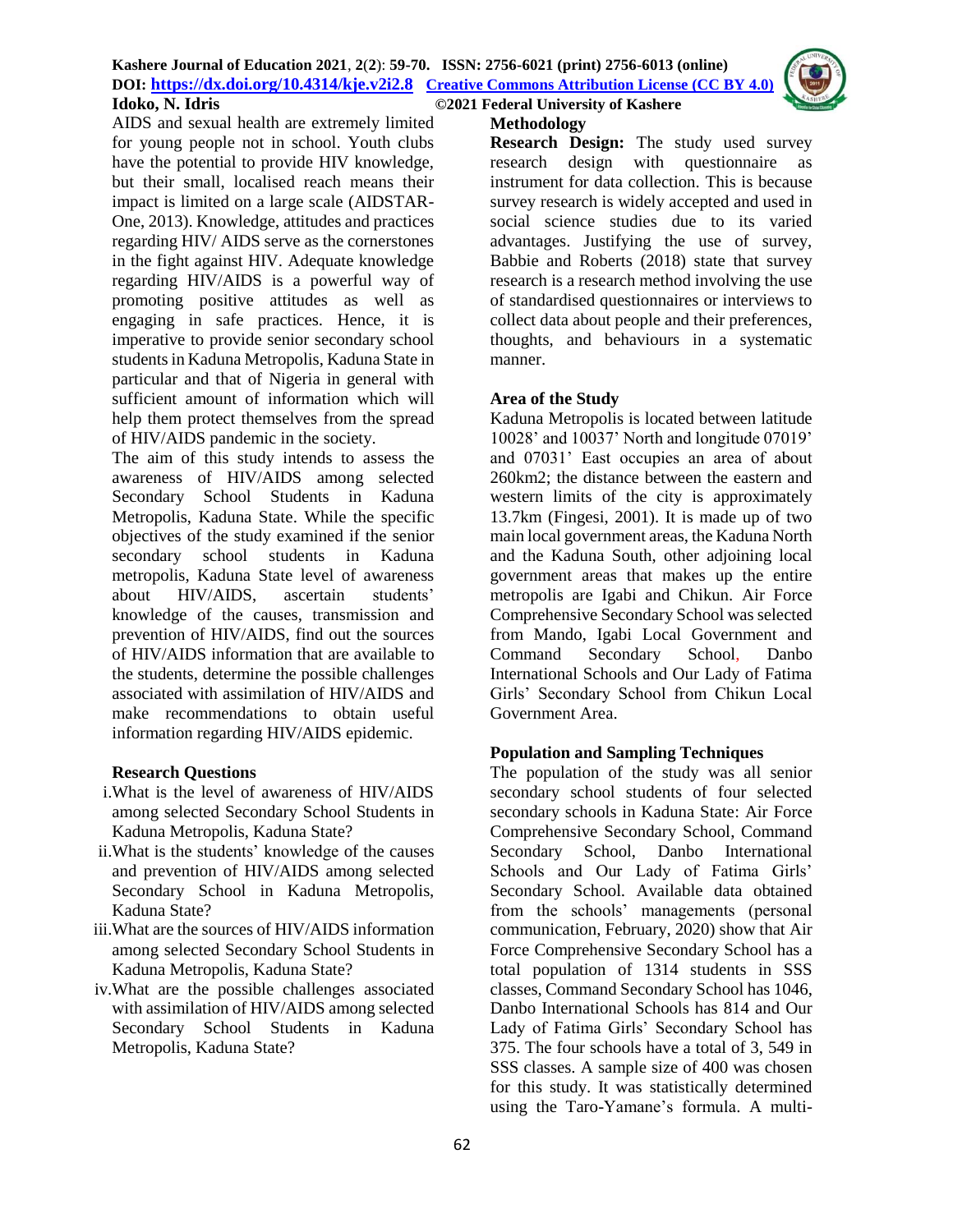

stage sampling process which employed both the probability and non-probability sampling was adopted for this study. In the nonprobability sampling, purposive sampling was used. Therefore, the researcher purposively selected only Senior Secondary School Students as they are considered appropriate for the study. Furthermore, the probability sampling technique of simple random was utilized to select respondents aimed at giving everyone equal chance of being selected.

## **Validity and Reliability of Research Instrument**

**Validity of Instruments:** The validity of the research instruments was achieved by the content validity approach which was content validity approach which was determined by the expert judgment of a lecturer who is a Professor and specialist in the Department of Mass Communication, Benue State University, Makurdi. The instrument was restructured based on the indicated corrections and suggestions made by the expert.

**Reliability of Instrument**: Reliability of the questionnaire instrument was achieved through a pilot study. A test – retest approach of forty (40) students representing 10% of the sample was purposively selected from Redemption Academy Shool Mando, Kaduna were used to ascertain the reliability of the instrument. To prove the reliability of this work, Pearson's correlation Coefficient was used. The information from the calculation was considered reliable.

## **Data Collection and Analysis**

The data collected for the study were presented in tables of which results were analyzed and findings arrived at. These statistical tools were used because they were suitable means of breaking down and analyzing the generated data. Furthermore, mean scores and standard deviations was used in answering the research questions whereby a cut-off point of 3.00 and above will be taken as positive response and accepted while less than 3.00 will be seen as negative response and rejected.

## **Results**

The presentation and analysis of data was done based on the 380 copies of the questionnaire that were retrieved from the respondents. This is presented below:

**Table 1: Level of students' awareness of HIV/AIDS information in Secondary Schools in Kaduna Metropolis** 

| <b>Responses</b>          | <b>Command</b> | Air Force | <b>Danbo</b> | Fatima | <b>Total</b> |  |  |  |  |
|---------------------------|----------------|-----------|--------------|--------|--------------|--|--|--|--|
| <b>Awareness</b>          |                |           |              |        |              |  |  |  |  |
| Aware                     | 95             | 95        | 95           | 95     | 380(100)     |  |  |  |  |
| <b>Not Aware</b>          | 00             | 00        | 00           | 00     | 00           |  |  |  |  |
| <b>Level of awareness</b> |                |           |              |        |              |  |  |  |  |
| <b>High</b>               | 25             | 15        | 33           | 18     | 91(24%)      |  |  |  |  |
| <b>Minimum</b>            | 42             | 46        | 39           | 51     | 178(46.8)    |  |  |  |  |
| Low                       | 18             | 22        | 14           | 19     | 73(19.2)     |  |  |  |  |
| <b>Very low</b>           | 10             | 12        | 9            |        | 38(10%)      |  |  |  |  |

**Source: Field Survey, 2021**

Data on Table 1 revealed respondents' knowledge of HIV/AIDS. All the 380 respondents representing 100% were aware of HIV/AIDs. Also, data in Table 2 is about respondents' level of knowledge and awareness of HIV/AIDs. Out of the total population sampled, 91 (24%) respondents indicated high, 178 (46.8%) respondents indicated minimum, 73 (19.2%) respondents indicated low and 38 (10.7%) respondents indicated very low. Most respondents indicated minimum as their level of knowledge and awareness of HIV/AIDs. This implies that respondents had minimal level of knowledge and awareness of HIV/AIDs.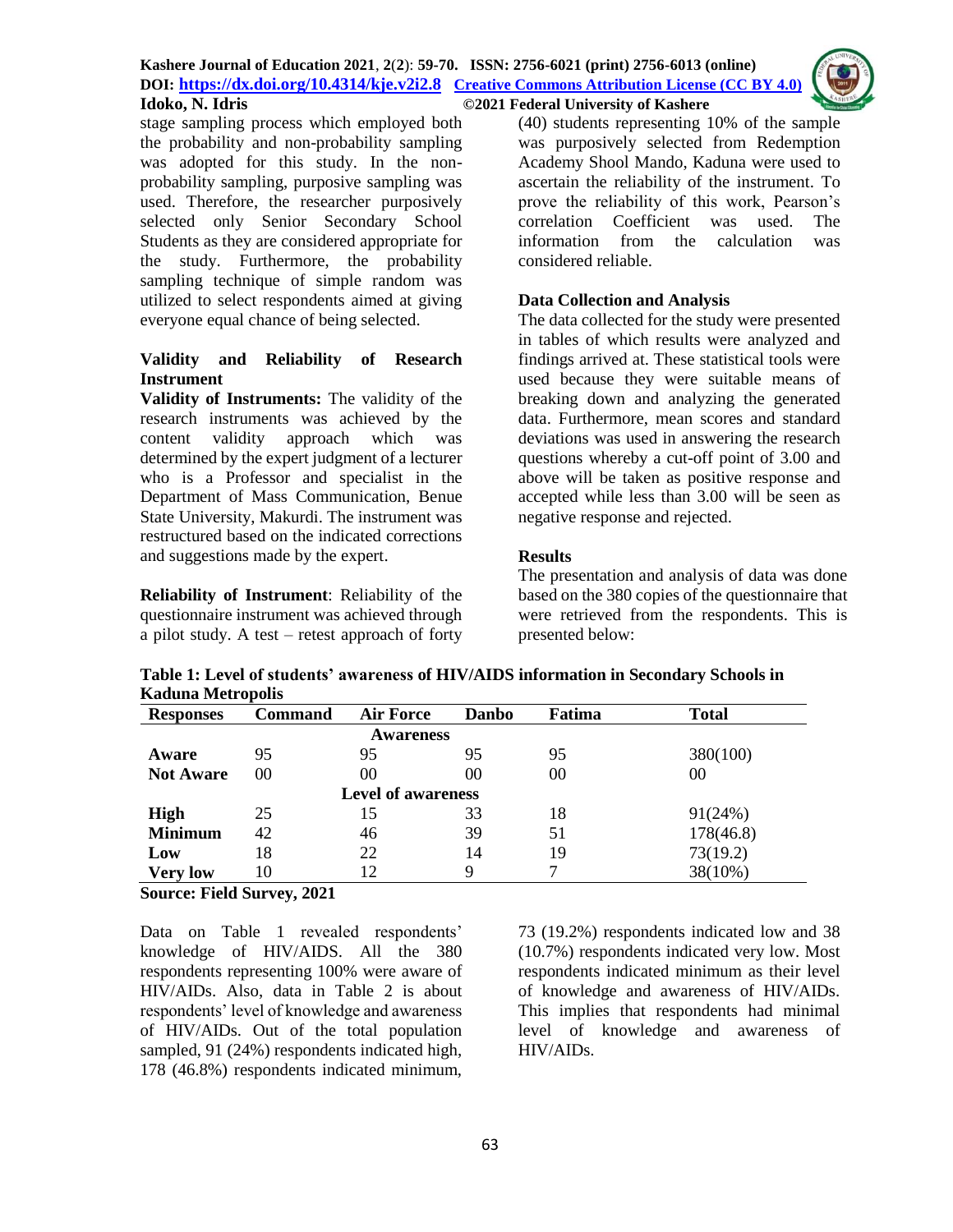**Kashere Journal of Education 2021**, **2**(**2**): **59-70. ISSN: 2756-6021 (print) 2756-6013 (online) DOI: <https://dx.doi.org/10.4314/kje.v2i2.8>[Creative Commons Attribution](http://creativecommons.org/licenses/by/4.0/) License (CC BY 4.0) Idoko, N. Idris ©2021 Federal University of Kashere**

| <b>INIVER</b>     |  |
|-------------------|--|
|                   |  |
|                   |  |
|                   |  |
| 2011              |  |
|                   |  |
| SHE               |  |
| by China' Citimet |  |

| 103(27.1)                                                                                           |  |  |  |  |  |  |  |  |
|-----------------------------------------------------------------------------------------------------|--|--|--|--|--|--|--|--|
|                                                                                                     |  |  |  |  |  |  |  |  |
|                                                                                                     |  |  |  |  |  |  |  |  |
|                                                                                                     |  |  |  |  |  |  |  |  |
|                                                                                                     |  |  |  |  |  |  |  |  |
|                                                                                                     |  |  |  |  |  |  |  |  |
|                                                                                                     |  |  |  |  |  |  |  |  |
|                                                                                                     |  |  |  |  |  |  |  |  |
|                                                                                                     |  |  |  |  |  |  |  |  |
|                                                                                                     |  |  |  |  |  |  |  |  |
|                                                                                                     |  |  |  |  |  |  |  |  |
|                                                                                                     |  |  |  |  |  |  |  |  |
|                                                                                                     |  |  |  |  |  |  |  |  |
|                                                                                                     |  |  |  |  |  |  |  |  |
| 31<br>39<br>79(20.8)<br><b>False</b><br>Avoiding sharing unsterilized sharp objects (razor, needle) |  |  |  |  |  |  |  |  |
|                                                                                                     |  |  |  |  |  |  |  |  |
| 124(32.6)                                                                                           |  |  |  |  |  |  |  |  |
|                                                                                                     |  |  |  |  |  |  |  |  |
|                                                                                                     |  |  |  |  |  |  |  |  |
|                                                                                                     |  |  |  |  |  |  |  |  |
|                                                                                                     |  |  |  |  |  |  |  |  |

**Source: Field Survey, 2021**

Table 2 revealed information on respondents' knowledge of the causes of how HIV/AIDs. Out of the total sampled population, 192(50.5%) said yes to unscreened blood transmission while 188 (49.5%) respondents said no. Also, 277(72.9%) respondents agreed that HIV/AIDs can be transmitted through semen or vagina (fluid via sex) while 103(27.1%) respondents said no. Further, 240 (63.2%) respondents indicated drug injection via needle as means HIV/AIDS can be transmitted while 140 (36.8%) respondents disagreed. Concerning breast feeding which is from mother to child, 246 (64.7%) respondents said yes while 134 (6.4%) respondents opted for no.

Information contained in Table 2 revealed that respondents all agreed that HIV/AIDs can be transmitted through all the options provided which are: unscreened blood transmission; semen or vaginal fluid via sex; drug injection

via needle; breast feeding (mother to child); and blood, semen/vaginal fluid. This implies that respondents had a fair knowledge of the means HIV/AIDs can be transmitted.

Also, data in Table 2 revealed information about HIV/AIDs prevention. All the 380 respondents agreed that HIV/AIDs can be prevented by avoiding unprotected sexual intercourse. Also, 301 (79.2%) respondents agreed that HIV/AIDs can be prevented by avoiding transfusing unscreened blood while 79 (20.8%) respondents disagreed. The table further revealed that 256 (67.4%) respondents agreed that HIV/AIDs can be prevented by avoiding sharing unsterilized sharp objects such as razor and needles while 124 (32.6%) respondents disagreed. Concerning other options of HIV/AIDs prevention 293 (77.1%) respondents agreed while 87 (22.9%) respondents disagreed.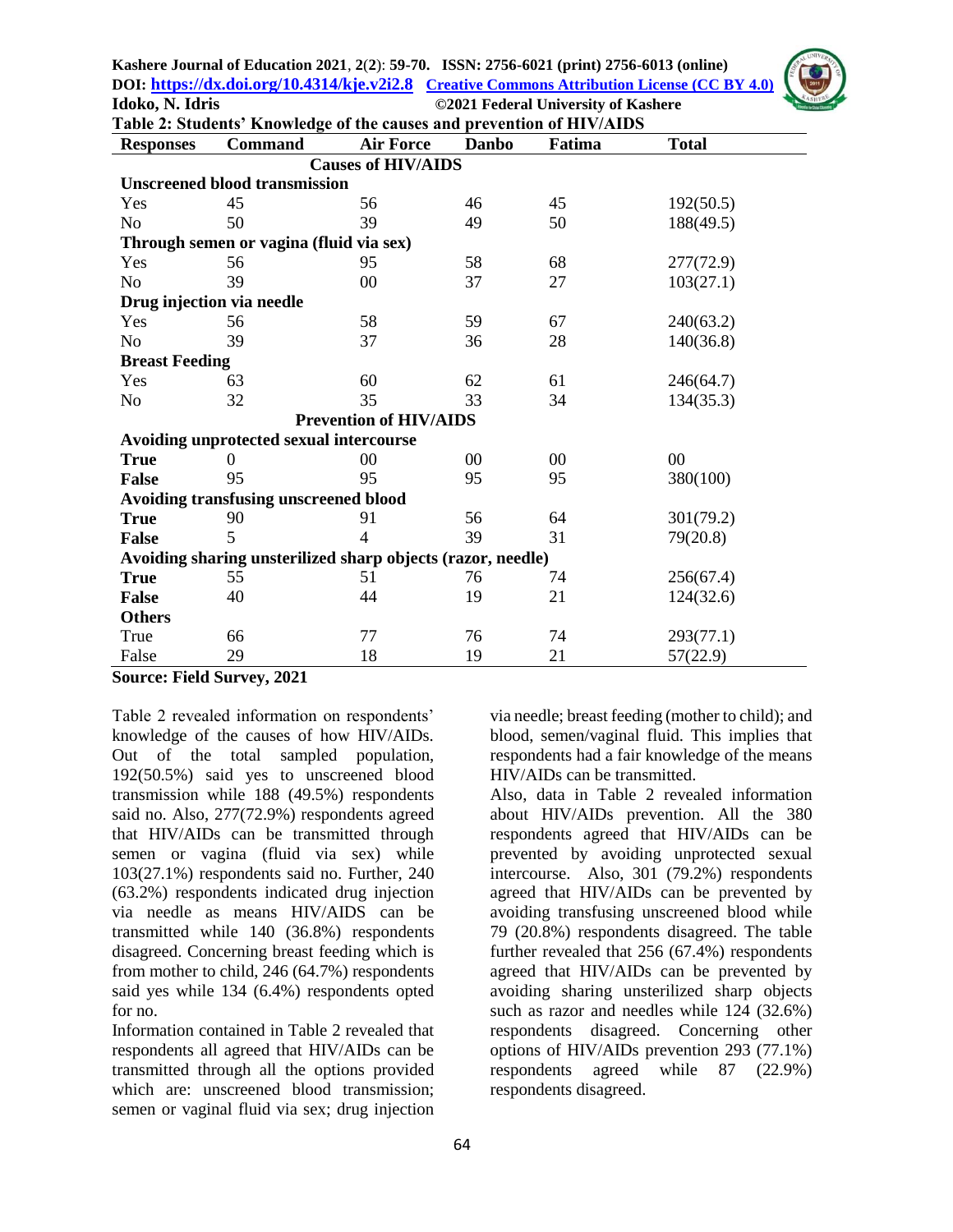

From the Table, data revealed that apart from other options that were mentioned, respondents all agreed that HIV/AID prevention can be done through avoiding unprotected sexual

intercourse; avoiding transfusing unscreened blood and avoiding sharing unsterilized sharp objects such as razor and needles.

| Table 3: Sources of HIV/AIDS information in Secondary Schools in Kaduna Metropolis |                                            |                                  |    |        |              |  |  |
|------------------------------------------------------------------------------------|--------------------------------------------|----------------------------------|----|--------|--------------|--|--|
| <b>Responses</b>                                                                   | <b>Command</b>                             | <b>Air Force</b><br><b>Danbo</b> |    | Fatima | <b>Total</b> |  |  |
|                                                                                    |                                            | <b>Sources</b>                   |    |        |              |  |  |
| <b>Teachers/School</b>                                                             |                                            |                                  |    |        |              |  |  |
| Yes                                                                                | 34                                         | 43                               | 41 | 36     | 154(40.5)    |  |  |
| N <sub>0</sub>                                                                     | 61                                         | 52                               | 54 | 59     | 226(59.5)    |  |  |
| <b>Health centers/workers</b>                                                      |                                            |                                  |    |        |              |  |  |
| Yes                                                                                | 62                                         | 61                               | 57 | 59     | 239(62.9)    |  |  |
| N <sub>0</sub>                                                                     | 33                                         | 34                               | 38 | 36     | 141(37.1)    |  |  |
| <b>Books</b>                                                                       |                                            |                                  |    |        |              |  |  |
| Yes                                                                                | 62                                         | 54                               | 53 | 59     | 228(60%)     |  |  |
| N <sub>0</sub>                                                                     | 33                                         | 42                               | 42 | 36     | 152(40%)     |  |  |
|                                                                                    | <b>Parents and family members</b>          |                                  |    |        |              |  |  |
| Yes                                                                                | 22                                         | 31                               | 36 | 41     | 130(34.2)    |  |  |
| N <sub>0</sub>                                                                     | 73                                         | 64                               | 59 | 54     | 250(68.2)    |  |  |
|                                                                                    | <b>Church/Mosques/social organizations</b> |                                  |    |        |              |  |  |
| Yes                                                                                | 39                                         | 36                               | 32 | 41     | 135(35.5)    |  |  |
| N <sub>0</sub>                                                                     | 56                                         | 59                               | 63 | 54     | 245(64.5)    |  |  |
| <b>Television</b>                                                                  |                                            |                                  |    |        |              |  |  |
| Yes                                                                                | 54                                         | 62                               | 59 | 66     | 241(63.4)    |  |  |
| N <sub>0</sub>                                                                     | 41                                         | 33                               | 36 | 28     | 139(36.6)    |  |  |
| Radio                                                                              |                                            |                                  |    |        |              |  |  |
| Yes                                                                                | 57                                         | 61                               | 64 | 66     | 249(65.5)    |  |  |
| N <sub>0</sub>                                                                     | 38                                         | 34                               | 36 | 28     | 131(34.5)    |  |  |
| Newspaper                                                                          |                                            |                                  |    |        |              |  |  |
| Yes                                                                                | 39                                         | 49                               | 52 | 59     | 199(52.4)    |  |  |
| N <sub>0</sub>                                                                     | 56                                         | 46                               | 43 | 36     | 181(47.6)    |  |  |
| <b>Medical Posters</b>                                                             |                                            |                                  |    |        |              |  |  |
| Yes                                                                                | 71                                         | 69                               | 59 | 64     | 263(69.2)    |  |  |
| N <sub>0</sub>                                                                     | 24                                         | 26                               | 36 | 31     | 117(30.8)    |  |  |
| <b>Internet</b>                                                                    |                                            |                                  |    |        |              |  |  |
| Yes                                                                                | 47                                         | 54                               | 64 | 71     | 236(62.1)    |  |  |
| N <sub>0</sub>                                                                     | 48                                         | 41                               | 31 | 24     | 144(37.9)    |  |  |

#### **Source: Field Survey, 2021**

Data in Table 3 revealed sources of awareness and knowledge of HIV/AIDs. A total of 154 (40.5%) respondents agreed to teachers and schools as their sources of awareness and knowledge of HIV/AIDs while 226 (59.5%) respondents said no, 239 (62.9%) respondents said yes to health centers/workers as their sources of knowledge and awareness of HIV/AIDs while 141 (37.1%) respondents said no; concerning books 228 (60%) respondents said yes while 152 (40%) said no; 130 (34.2%)

respondents said yes to parents and family members while 250 (68.8%) respondents said no; on church, mosque and social organization, 135 (35.5%) respondents said yes while 245 (64.5.9%) respondents said no; 241 (63.4%) respondents said yes to television as their sources of knowledge of HIV/AIDs while 139 (36.6%) respondents said no; 249 (65.5%) respondents said yes to radio as sources of awareness and knowledge of HIV/AIDs while 131 (34.5%) respondents said no; 199(52.4%)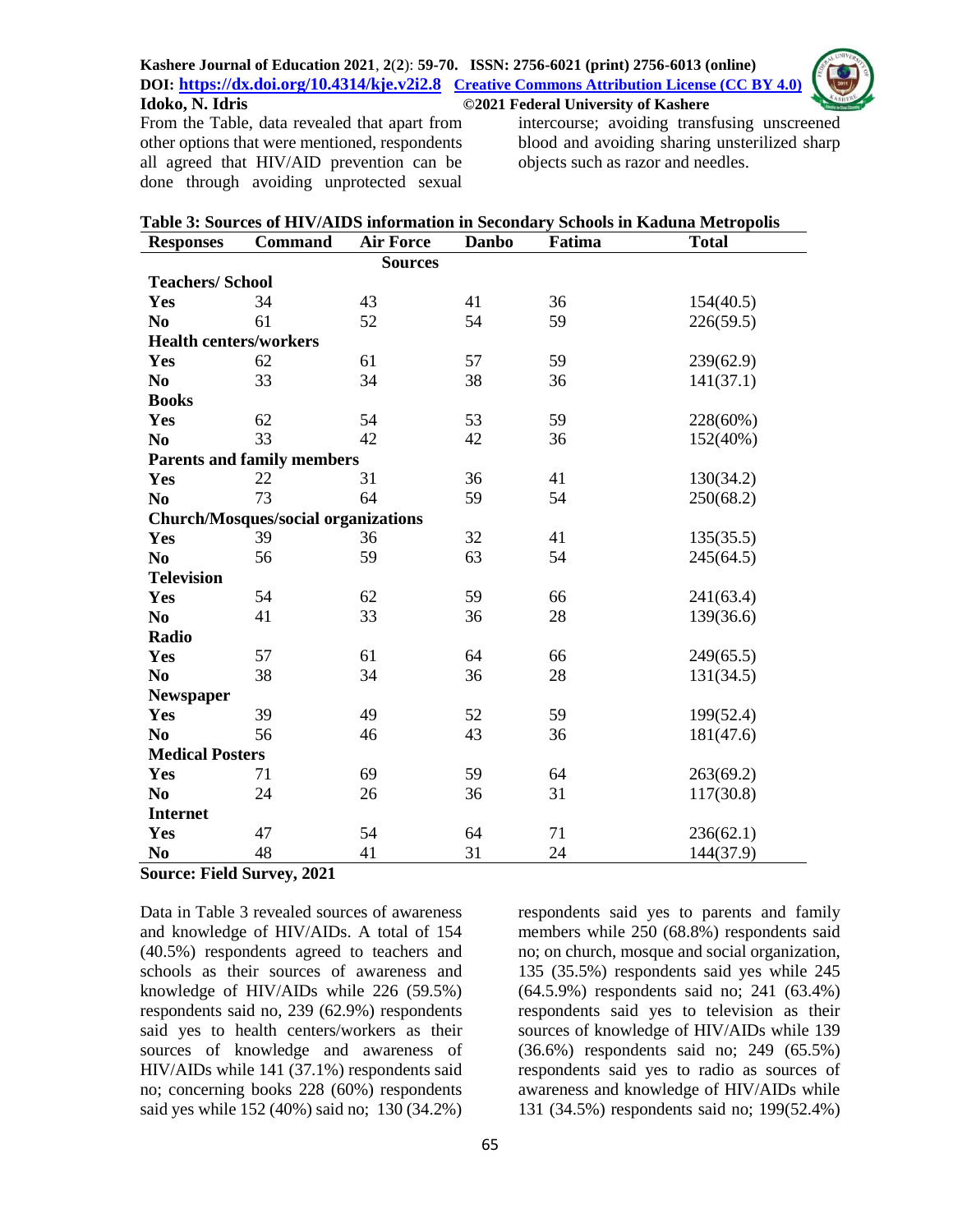

 $\overline{\mathbf{D}}$  and  $\overline{\mathbf{D}}$ 

respondents said yes to newspaper as sources of awareness and knowledge of HIV/AIDs while 181 (47.6%) respondents said no; 263 (69.2%) respondents said yes to medical posters as sources of awareness and knowledge of HIV/AIDs while 117 (30.8%) respondents said no; 236 (62.1%) respondents said yes to Internet while 144 (37.9%) respondents said no to Internet as their sources of awareness and knowledge of HIV/AIDs.

Information on Table 3 shows that respondent had health workers, radio, newspaper, medical posters and Internet as their sources of awareness and knowledge of HIV/AIDs. However, responses show that respondents were not aware or have the knowledge of HIV/AIDs through; parents and family, Church, Mosque and social organizations well as teachers and schools.

| Table 4: Mean Kathle of the chanenges associated with assimilation of HTV/AIDS |  |  |  |     |
|--------------------------------------------------------------------------------|--|--|--|-----|
| Challenges associated with assimilation of SA A N DS SD X                      |  |  |  | -SD |

**Table 4: Mean Rating of the challenges associated with assimilation of HIV/AIDS**

| Chanenges associated with assimilation of |                     | A   | 1N             | DJ.            | עט             | $\boldsymbol{\Lambda}$ | ðν   | Remarks |  |
|-------------------------------------------|---------------------|-----|----------------|----------------|----------------|------------------------|------|---------|--|
| <b>HIV/AIDS</b> information               |                     | (4) | (3)            | (2)            | (1)            |                        |      |         |  |
| Command                                   |                     |     |                |                |                |                        |      |         |  |
| Language used                             | 32                  | 55  | 2              | 4              | $\overline{2}$ | 4.17                   | .834 | Agree   |  |
| Terminologies                             | 24                  | 62  | 2              | 5              | $\overline{2}$ | 4.06                   | .823 | Agree   |  |
| No feedback channel of communication      | 36                  | 59  | 00             | 00             | 00             | 4.38                   | .488 | Agree   |  |
| Inadequate sex education                  | 25                  | 68  | 00             | $\overline{2}$ | $00\,$         | 4.22                   | .549 | Agree   |  |
| Air Force Comprehensive Sec Sch           |                     |     |                |                |                |                        |      |         |  |
| Language used                             | 34                  | 61  | $00\,$         | 00             | 00             | 4.36                   | .482 | Agree   |  |
| Terminologies                             | 29                  | 60  | $\overline{0}$ | 4              | $\overline{2}$ | 4.16                   | .803 | Agree   |  |
| No feedback channel of communication      |                     | 55  | $\theta$       | $\overline{4}$ | $\overline{2}$ | 4.21                   | .824 | Agree   |  |
| Inadequate sex education                  | 39                  | 48  | $\theta$       | 5              | 3              | 4.26                   | .761 | Agree   |  |
|                                           | Danbo International |     |                |                |                |                        |      |         |  |
| Language used                             | 39                  | 56  | $00\,$         | $00\,$         | $00\,$         | 4.41                   | .495 | Agree   |  |
| Terminologies                             | 22                  | 73  | $00\,$         | 00             | 00             | 4.23                   | .424 | Agree   |  |
| No feedback channel of communication      | 37                  | 54  | 00             | $\overline{4}$ | $00\,$         | 4.31                   | .685 | Agree   |  |
| Inadequate sex education                  | 41                  | 52  | 00             | $\overline{c}$ | 00             | 4.39                   | .607 | Agree   |  |
| Our Lady of Fatima Girls' Sec Sch         |                     |     |                |                |                |                        |      |         |  |
| Language used                             | 47                  | 48  | 00             | 00             | $00\,$         | 4.49                   | .503 | Agree   |  |
| Terminologies                             | 31                  | 62  | 00             | $\overline{2}$ | 00             | 4.28                   | .577 | Agree   |  |
| No feedback channel of communication      | 51                  | 39  | 00             | 3              | $\overline{2}$ | 4.41                   | .831 | Agree   |  |
| Inadequate sex education                  |                     | 50  | 3              | $\tau$         | $\overline{2}$ | 4.12                   | .861 | Agree   |  |
| <b>Cluster Mean</b>                       |                     |     |                |                |                | 4.28                   | 0.66 | Agree   |  |

#### **Source: Field Survey, 2021.**

Data in Table 4 shows that mean rating of the challenges associated with assimilation of HIV/AIDS information were above the cut-off point of 3.00. This implies that respondents all agreed that language used; terminologies, no feedback channel of communication and inadequate sex education were factors that affect awareness and knowledge of HIV/AIDs. Also, the cluster means was above the cut-off point of 3.00 affirmed that all the four options posed as challenges for regarding HIV/AIDs awareness and knowledge in the selected schools used for the study.

## **Discussion of Findings**

The research assessed the awareness of HIV/AIDS among secondary school students in Kaduna town, Kaduna State. The study found that most of the respondents have minimal level of knowledge and awareness of HIV/AIDs. The implication of this finding means secondary schools students in Kaduna metropolis have not been adequately educated about the scourge of HIV/AIDs. It also implies that they are susceptible to catch the virus. This view resonate the position held by UNESCO's (2013) report which stated that many young people do not receive adequate HIV and sex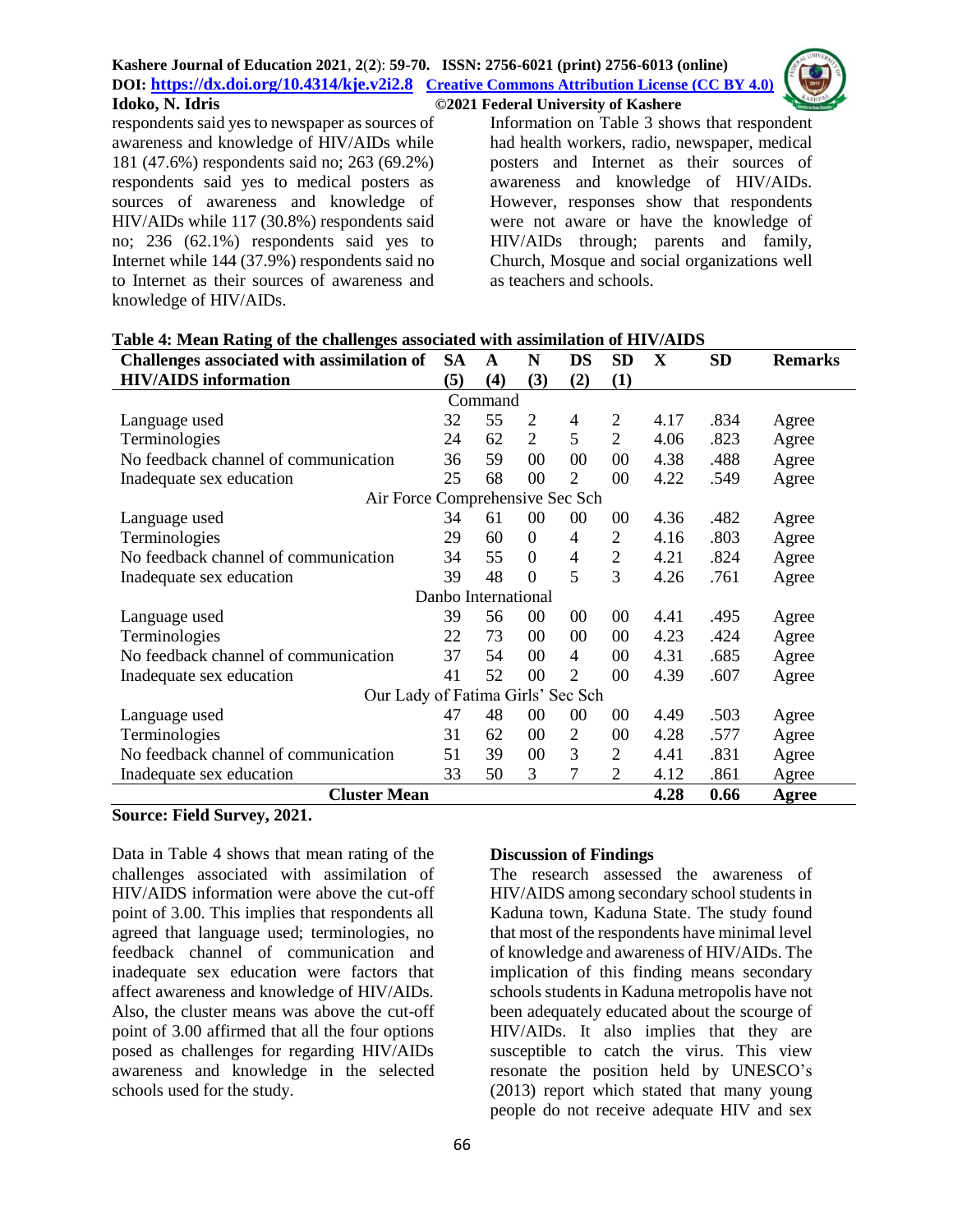

education. For example, in population-based surveys conducted across East and Southern Africa between 2011 to 2016, just 36% of young women had comprehensive and correct knowledge about HIV and 30% of young men. In West and Central Africa, this figures stands at just 24% (UNAIDS, 2016). According to reports from UNESCO and UNAIDS in 2013 and UNAIDS, 2016 young people are poorly informed when it comes to sexual issues. This may be attributed to low level of school attendance, lack of sex education and attitudes that prohibit discussion of sexual issues especially in a cultural conservative country like Nigeria, where sexual issues are treated as taboos.

Also, the study found that respondent sources of HIV/AIDS knowledge include health centers/health workers, television, medical posters among other sources most of the respondents have little knowledge of HIV/AIDS from their parents, religious organization and Internet. This finding agrees with Adeleke et al study (2015) when they concluded that most of the secondary school South-Western states in Nigeria heard about HIV/AIDS from sex education at school, friends and radio while few heard about HIV from family members. Less prominent sources were the internet, newspapers and TV. The implication of the above finding echo the suggestion of UNAIDS's report of 2017. According to UNAIDS the influence, power and control that many adults have on the lives of young people means that engaging various stakeholders such as parents, health providers and community leaders is key to HIV prevention for young people.

Furthermore, the study found that respondents knew about causes of HIV/AIDs; methods of preventing HIV/AIDs; misconception regarding modes of transmission and means of transmuting HIV/AIDs. This finding is line with other studies conducted in Southern part of Nigeria which revealed that students demonstrated some knowledge on the correct modes of transmission of HIV/AIDS (Osowole & Oladepo, 2000; Oladepo & Brieger; 2000; Anochie & Ikpeme, 2001; Ayankogbe et al, 2003; Adamu, 2010 and Adeleke et al, 2015). However, this study is in contrast with the view

of Oyo-Ita et al (2005). According to them, misconceptions are still present such as getting HIV from public toilets, mosquito bites, or touching an HIV infected person among students from Calabar, Nigeria.

Finally, all the respondents agreed that language used, terminologies, lack of feedback channel of communication and inadequate sex education were all the challenges encountered regarding awareness and knowledge of HIV/AIDs.

# **Conclusion**

The study concludes that secondary school students were aware and have knowledge on HIV/AIDS in Kaduna Metropolis. However, chances of knowing more are affected by language used, terminologies, no feedback channel of communication and inadequate sex education.

# **Recommendations**

Based on findings of the study and the conclusions, the study makes the following recommendations;

- i. It is recommended that in addition to existing structures and effort being made by government and non-governmental agencies to sensitize secondary school students about the HIV/AIDS scourge, there should be home/school visitations by Health workers, with a view to reaching every individual in the community irrespective of age. During such visits emphasis should be on educating the people on the causes, mode of transmission, prevention and effects of HIV/AIDS pandemic.
- ii. It is also recommended that parents and family should engage in sexual education especially HIV/AIDS towards preventing scourge of the virus. This is because HIV/AIDS awareness and sexuality education and communication between parents and their children can be seen as a protective factor for sexual and reproductive health among adolescents.
- iii. Secondary schools in Kaduna Metropolis in particular and Kaduna State in general should increase the level of awareness of HIV/AIDS and other sexual education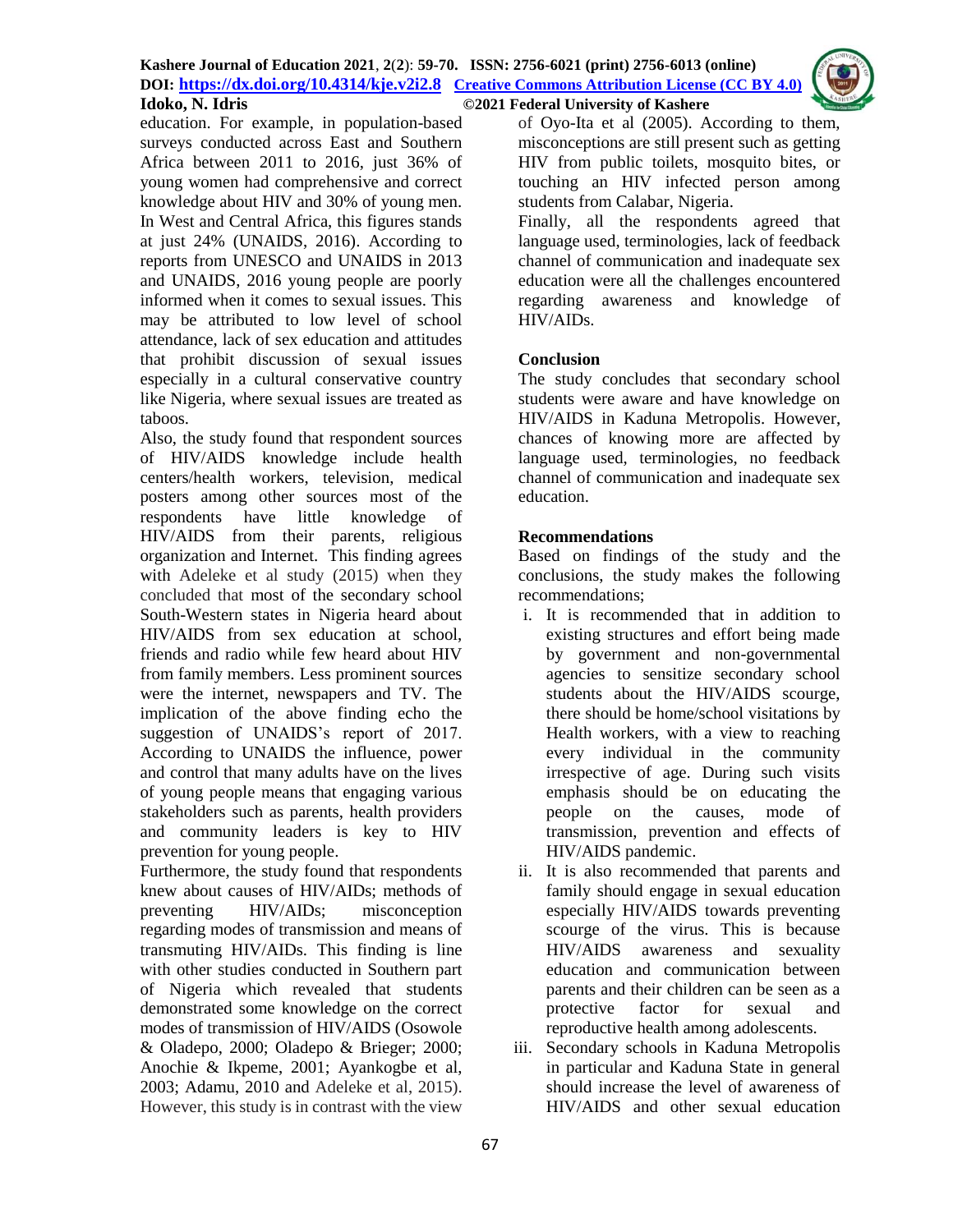among secondary school students to aid them makes inform decision about their sexuality.

iv. Also, education of school students about all aspects of HIV/AIDS should be seriously considered by the education policymakers.

## **References**

- Adamu, H. Y. (2010). *AIDS Awareness.*  Ibadan: Spectrum Books Limited.
- Adeleke, I. T., Azeez, B. A., Aliyu, D., Ogundiran, L. M., Salami, A. & Adeoye, W. A. (2015). HIV/AIDS awareness among secondary schools' adolescents in South-Western, Nigeria: A correlate to strengthen advocacy and strategic sexuality education programs. *American Journal of Health Research,* 3(1), 61–67.
- Agyemang S, Buor D, Tagoe-Darko E. (2012). The extent of knowledge about HIV/AIDS among young people in the Ejura-Sekyedumase district of Ghana. *Journal of AIDS HIV Research*, 4(11), 241–247.
- AIDSTAR-One (2013). Mapping HIV services and policies for adolescents: A survey of ten countries in sub-Saharan Africa. Retrieved from [https://healtheducationresources.unesco.](https://healtheducationresources.unesco.org/library/documents/mapping-hiv-services-and-policies-adolescents-survey-ten-countries-sub-saharan) [org](https://healtheducationresources.unesco.org/library/documents/mapping-hiv-services-and-policies-adolescents-survey-ten-countries-sub-saharan) on 21st March, 2021.
- Al Khenji, A. H., Al Kuwari, M., Khal, A., Latif, A., & Al Thani, A. (2012). University Students' Knowledge and Attitude toward HIV/AIDS in Qatar. Retrieved from [https://www.researchgate.net/publicatio](https://www.researchgate.net/publication/269398150_University_Students%27_Knowledge_and_Attitude_towards_HIVAIDS_in_Qatar) [n/269398150\\_University\\_Students%27](https://www.researchgate.net/publication/269398150_University_Students%27_Knowledge_and_Attitude_towards_HIVAIDS_in_Qatar) [\\_Knowledge\\_and\\_Attitude\\_towards\\_HI](https://www.researchgate.net/publication/269398150_University_Students%27_Knowledge_and_Attitude_towards_HIVAIDS_in_Qatar) [VAIDS\\_in\\_Qatar](https://www.researchgate.net/publication/269398150_University_Students%27_Knowledge_and_Attitude_towards_HIVAIDS_in_Qatar) on 21st March, 2021.
- Ankomak, A., Adebayo, S. B., Anyanti, J., Ladipo, O., & Omeregie, G. (2013). Determinants of condom use by men in extra marital relationships in Nigeria. *HIV/AIDS (AUCKL)*, 5, 97-109.
- Anochie, I. C. & Ikpeme, E. E. (2001). Prevalence of sexual activity and outcome among female secondary school students in Port Harcourt, Nigeria. *African Journal of Reproductive Health*: 6, 63-67.
- Aomreore, A. A., Alikor, E. A. & Nkanginieme, K. E. (2004). Survey of knowledge of HIV infection among senior secondary school 3 (SSS3) students in Port Harcourt. *Niger Journal of Medicine*, 13(4), 398–404.
- Appiah-Agyekum, N. N., & Suapim, R. H. (2013). Knowledge and awareness of HIV/AIDS among high school girls in Ghana. HIV/AIDS Auckland, 5, 137. Retrieved from from [https://www.ncbi.nlm.nih.gov/pmc/artic](https://www.ncbi.nlm.nih.gov/pmc/articles/PMC3704305/) [les/PMC3704305/](https://www.ncbi.nlm.nih.gov/pmc/articles/PMC3704305/) on 21st March, 2021.
- Attia, S., M. Egger, M. Muller, M. Zwahlen, & N. Low. (2009). Sexual transmission of HIV according to viral load and antiretroviral therapy: systematic review and meta-analysis. *AIDS*, 23 (11), 1397– 1404.
- Ayankogbe, O. O., Omotola, B. D., Inem, V. A., Ahmed, O. A. & Manafa, O. U. (2003). Knowledge, attitudes, beliefs and behavioural practices for creating awareness about HIV/AIDS in Lagos State, Nigeria. *Nigerian Medical Practitioner*, 44, 7-10.
- Babbie, E. & Roberts, L. (2018). *Fundamentals of social research, Fourth Canadian edition*. Toronto: Wadsworth, Cengage Learning.
- Dehne, K. L & Riedner, G. (2009). Sexually transmitting infections among adolescents: the need for adequate health services. *Reproduction Health Matters*, 9(17), 170-83.
- Dzah, S. M., Tarkang, E. E. & Lutala, P. M. (2019). Knowledge, attitudes and practices regarding HIV/AIDS among senior high school students in Sekondi-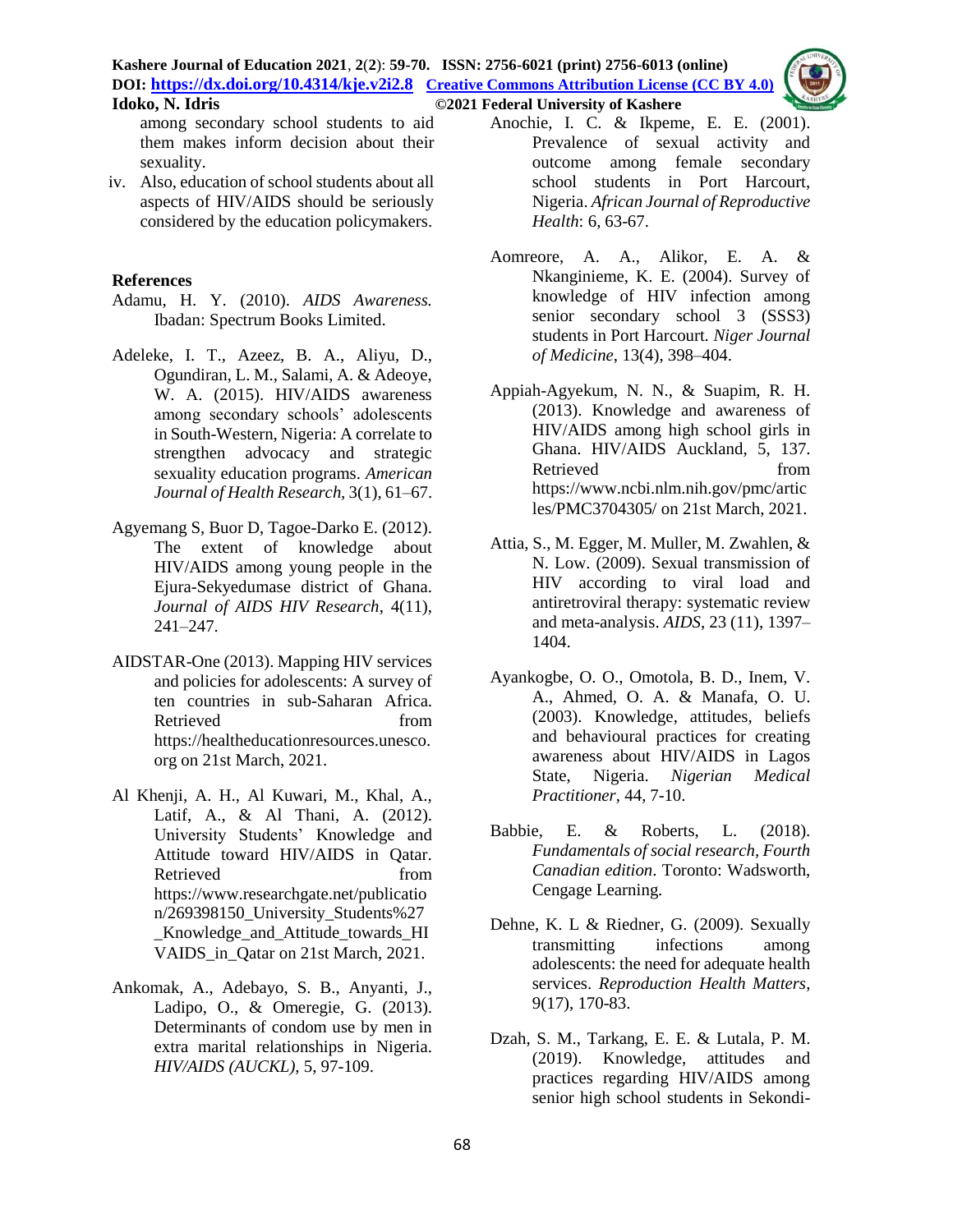

Takoradi metropolis, Ghana. African Journal of Primary Health Care and Family Medicine, 11(1), 12-31.

- Fingesi, E. T, (2001) The Effect of Sectarian Riots on Housing Supply in Barnawa, Unpublished M.Sc. Thesis, Department of Geography, FASS, Nigerian Defence Academy, Kaduna.
- Ibrahim T. A, Bilkisu, A. A., Danjuma, A., Lateef, M. O, Abdulkarim, S. & Wasiu A.A. (2015). HIV/AIDS awareness among secondary schools' adolescents in south-western Nigeria: A correlate to strengthen advocacy and strategic sexuality education programs. *American Journal of Health Research*, 3 (1-1), 61- 67.
- Markus, N. D. & Mashi, S. A. (2008). Awareness and Opinions of HIV/AIDS among secondary school students in Keffi, Nasarawa. Unpublished Undergraduate Project submitted to Department of Geography, Nasarawa State University, Nasarawa State, Nigeria.
- Masoda, M. & Govender, I. (2013). Knowledge and attitudes about and practices of condom use for reducing HIV infection among Goma University students in the Democratic Republic of Congo. *South African Journal Epidemiology Infection*, 28(1), 61–68.
- McCauley, A. & Salter, C. (1995), Meeting the needs of young adults. *Population Reports*, 1(41), 1-3.
- Murtala, M. R. (2009). Knowledge and awareness of HIV/AIDS among some senior secondary school students in Katsina, Nigeria. *Bayero Journal of Pure and Applied Sciences*, 2(2), 121 – 126.
- National Agency for the Control of AIDS (2013). Key statistics on HIV in Nigeria. Joint United Nations Programme on

AIDS and the National Agency for the Control of AIDS. Retrieved from www.naca.gov.ng/index2.php?option=c om\_docman&task=docview&gid=110& itemd=268 on December 25, 2020.

- Oladepo, O. & Brieger, W. R. (2000). Sexual attitudes and behaviour of male secondary school students in rural and urban areas of Oyo. *African Journal of Reproductive Health*, 4, 21-34.
- Osowole, O. S. & Oladepo, O. (2000) Effects of peer education on deaf secondary school students' HIV/AIDS knowledge, attitudes and sexual behaviour. *African Journal Reproductive Health*, 4, 93-103.
- Othman, S. M. (2015). Knowledge about HIV/AIDS among High School Students in Erbil City/Iraq. *Global Journal of Health Science*, 7(1), 16-23
- Oyo-Ita, A. E., Ikpeme, B. M., Etokidem, A.J., Offor, B., Okokon, E.O. & Etuk, S.J. (2005). Knowledge of HIV/AIDS among secondary school adolescents in Calabar –Nigeria. *Annals of African Medicine*, 4  $(1), 2 - 6$
- Sa'ad, A. M. & Bello, H. (2006). The meaning and origin of HIV/AIDS, Its Seriousness, Its Drivers and Prevention. Being a paper presented at a three-day workshop on HIV/AIDS for primary school head teachers in Borno State, Nigeria organized by REHRAC and funded by Borno State UBE 11- 13 Dec. 2006.
- Suleiman, M. S. (2018). Appraisal of HIV/AIDS information and usefulness among senior secondary school students in Zaria Town, Kaduna State, Nigeria. *Universal Journal of Public Health*, 6(3), 146-152.
- United Nations Programme on HIV/AIDS (2013). UNAIDS report on the global AIDS epidemic 2013 (1-198). Retrieved from [http://www.unaids.default/files/unaids/c](http://www.unaids.default/files/unaids/contentassets/epidemiology/2013/g)